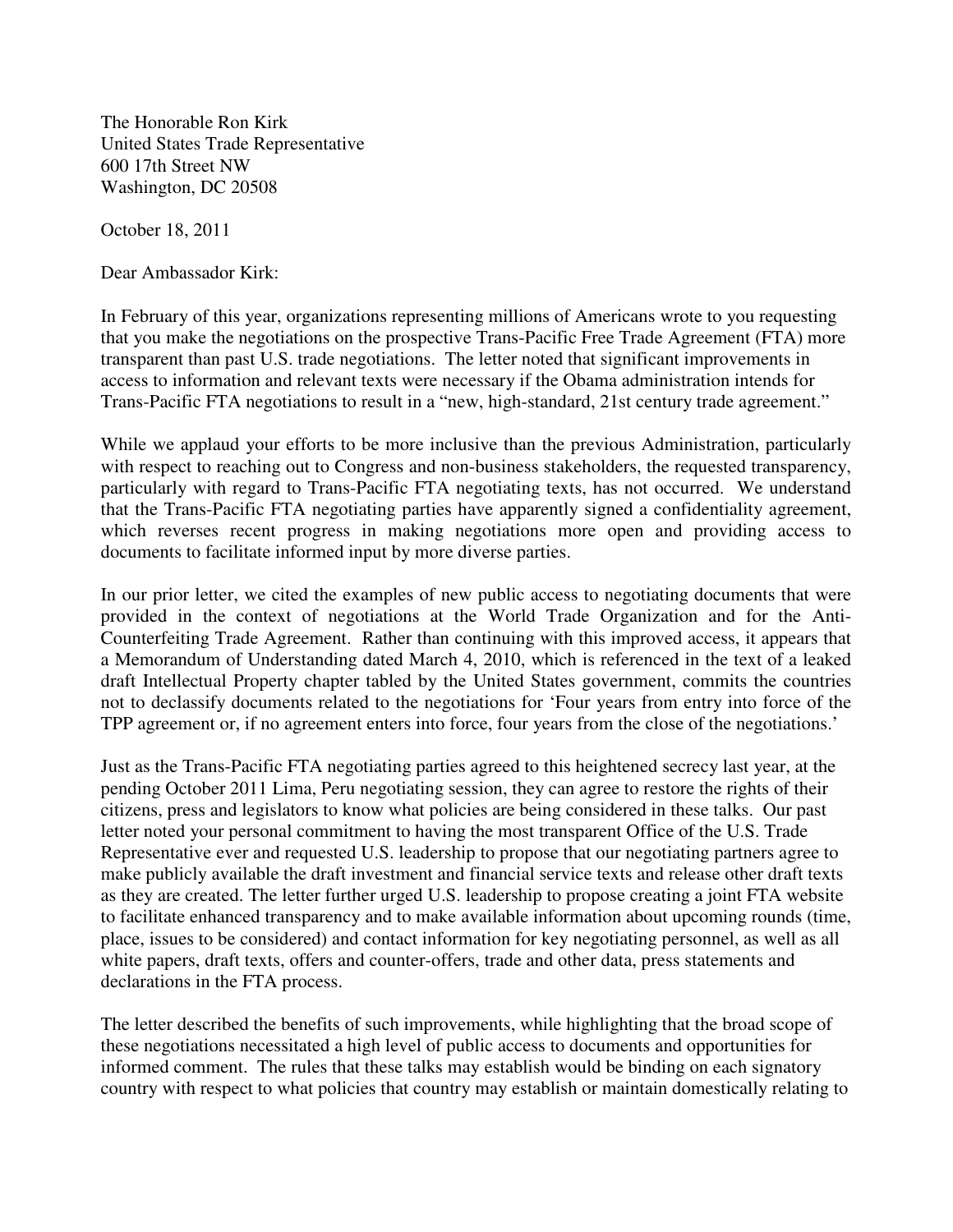medicine prices, tobacco control, food and product safety and other health issues; regulation of banks and other financial services firms operating in signatory countries; land use, development and other investment policies; and even whether taxpayers can set labor, environmental and other standards to shape how their tax dollars may be spent in government procurement decisions. That so many domestic non-trade policy areas would be directly affected by these "trade" negotiations highlights why it is untenable for such rules to be established under the current U.S. trade advisory regime. This system allows 700-plus official industry trade advisors to have full access to negotiating texts while the public, press and most in Congress are denied equal information. It is worth noting that fewer than 40 representatives in the entire U.S. trade advisory system represent non-industry interests, many of whom are the union representatives concentrated on one committee.

Government leaders of Australia, Chile, Malaysia, and New Zealand received similar letters calling for improved transparency and participation from their trade unions, environmental, faith and social justice organizations, and other civil society groups. Copies of these letters also were hand delivered to each delegation during the negotiating round in Santiago.

With numerous negotiating texts now established in addition to the investment and financial services chapters, the relevance and urgency of our request has only increased. Moreover, while we appreciate the opportunities you have provided for civil society, including the opportunity for stakeholders to make presentations to delegates at the recent Chicago Round, without access to the actual texts being discussed in these talks, the effective input and informed participation of civil society is largely thwarted. As we have learned from prior negotiations, an independent set of eyes can be critical – finding potential missteps not immediately apparent to our negotiating team or its official advisors.

At the stakeholder briefing in Chicago on September 2011, the Chair of the Chicago round, Assistant USTR Barbara Weisel, was asked if the Memorandum of Understanding could be released. She said the parties will have to consider such a request together. We urge U.S. representatives to take leadership at the Lima round to obtain agreement from all parties to release the Memorandum of Understanding so that we can better understand the rationale for the extreme level of secrecy it implements. In addition, we respectfully reiterate our earlier demands for access to negotiating texts, and other relevant documents so that we may help you ensure that these negotiations do indeed deliver a new 21<sup>st</sup> Century model agreement that broadly benefits people in the involved countries.

Yours sincerely,

AFL-CIO Building and Construction Trades Department, AFL-CIO Center for Policy Analysis on Trade and Health (CPATH) Citizens Trade Campaign Columban Center for Advocacy and Outreach Communication Workers of America Friends of the Earth Holy Cross International Justice Office